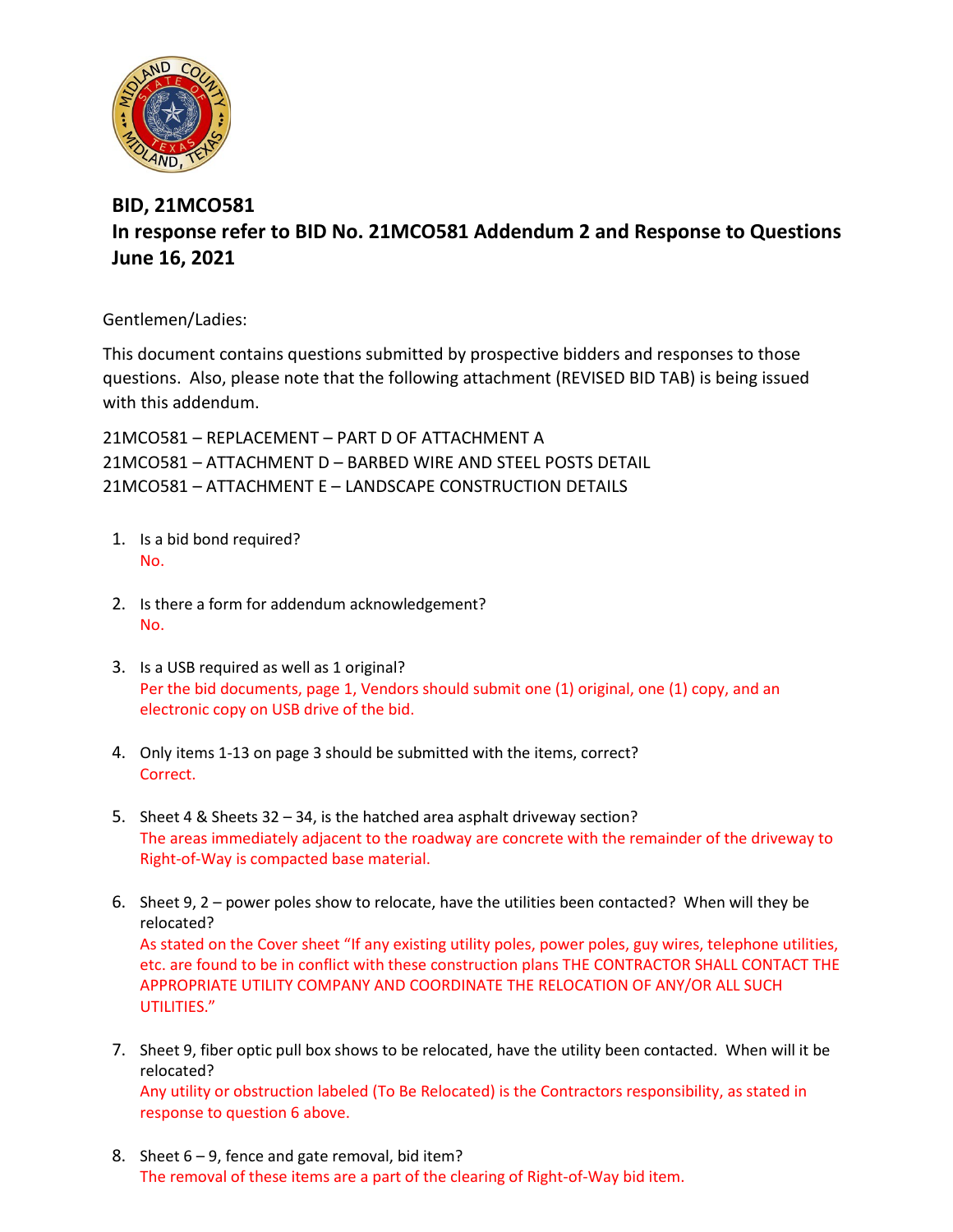- 9. TxDOT sheet 1,7, 11, 12, & 13 all show pavers, what is required? Detail? Landscape pavers are required. Refer to attached TxDOT "Landscape Paver Detail.pdf", details 2, 4, & 5. SEE ATTACHMENT E
- 10. Sheet 11 & 13, profile for depth of conduits and 6' x 3' culverts? County requirement is 5' from top of pipe to lowest surface elevation within Right-of-Way at crossing.
- 11. Sheet 19, sta 72 + 60, is this bid item #15 surface pipeline cap? If not, where is it? Yes.
- 12. Sheet 3 & Txdot sheet 3, one shows 3500 psi the other 3000 psi on the concrete pavement, what is required. 3,500 psi is required.
- 13. What are the limits on the 1-1/2" overlay on LP-40? Is it just an overlay or a mill & overlay? Refer to TxDOT Driveway Permit Plan Sheets No. 2 & 12. Per Sheet 2, Proposed Loop 40 Proposed Section, the new asphalt resurfacing (1.5" overlay Ty D) is for the new Loop 40 pavement markings. Reference Sheet 12, "Signing and Pavement Markings Plan – Loop 40," and note stationing for the centerline of Loop 40 starting at Station 0+00 at the center of the intersection with FM 1788, and continuing up station along Loop 40 to the east. The proposed pavement marking limits begin at approximately CL Loop 40 Station 0+38 and continues to approximately CL Loop 40 Station 5+89, where the proposed pavement marking limits end.
- 14. What are the curb elevations on the radii and medians?

Refer to TxDOT Driveway Permit Plan Sheets No. 3 & 12. Per Sheet 3, "Typical Sections Proposed," specifically "Proposed Yukon Road Typical Crown Road Section," the Yukon Road typical section as it approaches the intersection with FM 1788 is a normal 2% crown section. Reference Sheet 8, "Yukon Road Profile Sta 198+50" for the vertical profile of the centerline of Yukon Road as it approaches the edge of pavement tie in point on FM 1788 at Yukon Road Station 200+53.83 (Elev = 2881.23). The proposed radii of each curb (north tie and south tie) shall match the existing curb elevation at the corresponding location. The proposed curb radii will be calculated from the existing curb tie in elevation on either side of the proposed Yukon Road (~ CL Yukon Rd Station 100+53.88) and the vertical transition to the end of each curb radii of proposed Yukon Road (~ CL Yukon Rd Station 199+08.38) using the proposed vertical profile of the centerline of Yukon Road and proposed Yukon Road Typical Crown Road Section, being a normal 2% crown section at the end of each curb radii at  $\sim$ CL Yukon Rd Station 199+08.38). The contractor awarded the project will be provided upon request a vertical elevation report of the top of curb of each radii and along the circumference of the proposed medians to be used as a back check in laying out the proposed roadway elements.

- 15. Bid item #1, clear & grub the entire 130' ROW or just the area required for construction? If the entire 130', do we seed and water? Bid item #1, Preparation of ROW (130' ROW), is intended to have clearing and grubbing completed for the entire Right-of-Way. As stated in the general notes on Sheet 1, Erosion Control Measures must be installed and maintained until 70% vegetation is established.
- 16. Bid item #9 / 10, where is the asphalt excavation? What thickness? The asphalt excavation is intended for were sawcut must occur at both ends of the project, at the existing end of Yukon and at FM1788, to provide smooth transitions.
- 17. Bid item #12, seems low, please review?